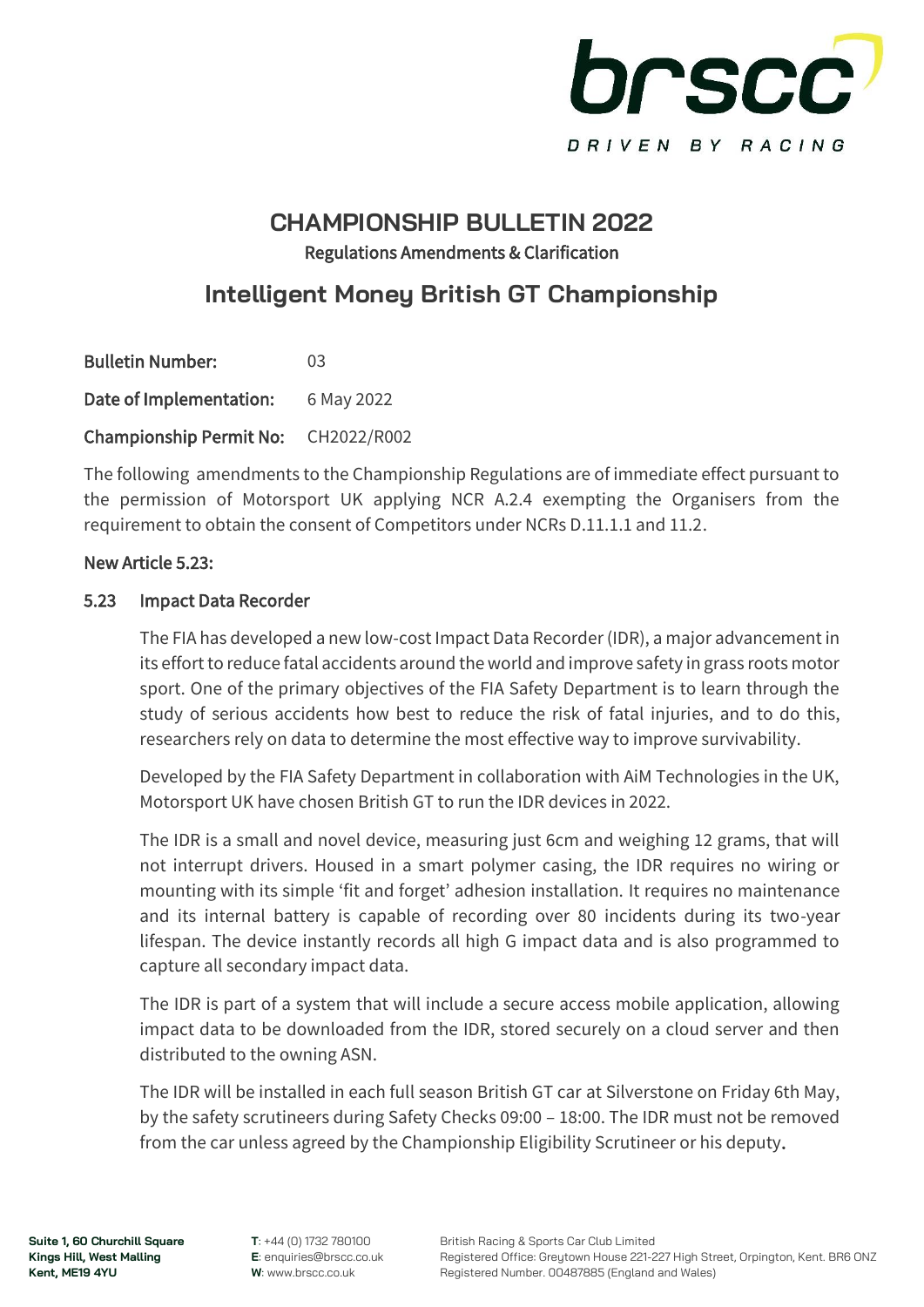### Reason(s):

Motorsport UK have chosen British GT to run the IDR devices in 2022 for the purposes of the development of safety.

Signed:

ville (May 6, 2022 14:57 GMT+1) [L Granville](https://eu1.documents.adobe.com/verifier?tx=CBJCHBCAABAAB2_MKyzIyCOUIfmfTNkbZOmUnzTWYR_s)

- Issued by: Lauren Granville
- Position: Championship Coordinator

Date: 6 May 2022